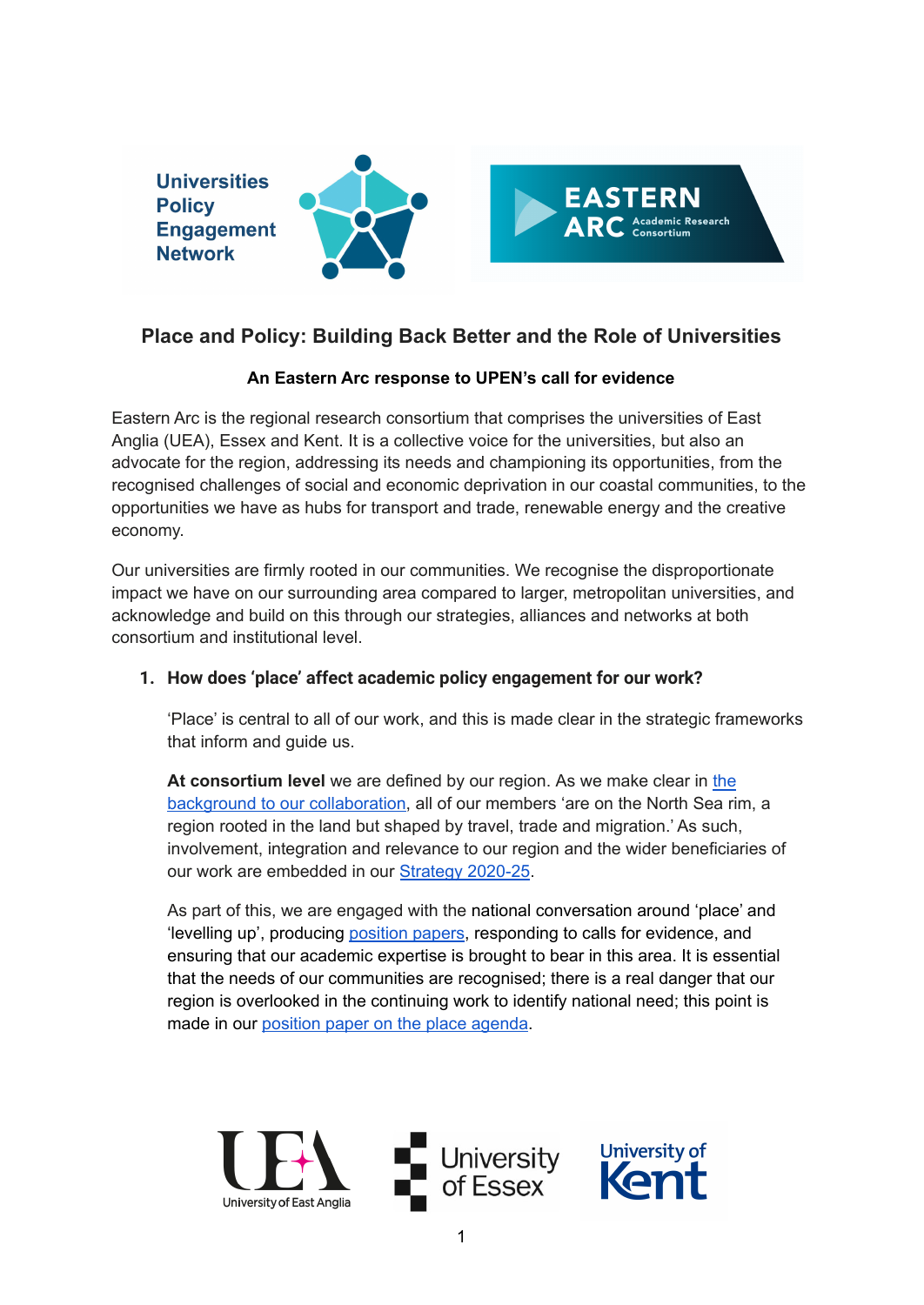**At institutional level** 'place' is integrated into each university's strategy or plan.

- The University of Kent [defines](https://media.www.kent.ac.uk/se/22530/Kent2025Mid-TermReviewFinal.pdf) itself as a 'dual-intensity university grounded in place,' serving its communities by 'contributing actively and substantially to their health, wellbeing, prosperity and success.' Its [Strategy](https://media.www.kent.ac.uk/se/13171/strategy-2025.pdf) 2025 makes clear that it will work in partnership with organisations in Kent and Medway to support activity which brings resources into the region, enables economic growth and contributes to long term sustainability and quality of life in Kent, as well as working with disadvantaged groups across the region in order to promote access to the university.
- UEA and Essex are both members of the Civic Universities Network. This commitment to and engagement with place is embedded in the [UEA](https://www.uea.ac.uk/documents/20142/1370399/UEA+Plan+2016-2020.pdf/fcd8c9a4-5e03-8fd8-104b-b2a0ea900274?t=1586343176284) Plan [2016-20](https://www.uea.ac.uk/documents/20142/1370399/UEA+Plan+2016-2020.pdf/fcd8c9a4-5e03-8fd8-104b-b2a0ea900274?t=1586343176284) (to be 'a leader in regional economic and cultural development'). The University is currently reimagining its strategy in time for its 60th anniversary in 2023, and is working with local stakeholders to understand and define its role within and for the benefit of the community.
- For Essex, its place-based civic mission is clear in its 2025 [Vision](https://www.essex.ac.uk/governance-and-strategy/university-strategy), which states that it will use its research to 'tackle with rigour the questions that matter for people and communities and putting ideas into action to improve people's lives.' Its Strategy 2019-25 goes further, making a commitment to
	- connect researchers with communities to realise the benefits of a world-class university for the region through sustainable partnerships:
	- engage with the local communities in which the University and its campuses are located, to increase its opportunities to have impact in the world.

The University is also an Essex 'Anchor [Organisation'](https://www.essexfuture.org.uk/boards-networks/anchor-institutions/what-are-anchor-institutions/) and has made six Anchor Pledges whose delivery will further support the University's partnership with, and impact within, our local and regional community.

# **2. What relationship do we have with local, regional and other sub-national stakeholders and other actors?**

To realise the place-based focus of our strategies, it has been essential that we establish, develop, and nurture strong relationships with individuals and organisations within our region who work within and on behalf of their communities. These include county and borough councils, local enterprise partnerships (LEPs), businesses, charities and individuals.

These relationships take many forms, from acting as board members, to being advisers, research providers, and funders. It is important to note, too, that this relationship works in both directions (CEOs and others sit on the councils of each university, for instance), and is integrated into the work and structures of the organisations involved. The following are examples of how we engage with a wide range of local and regional stakeholders, but provide only a small indication of our involvement.

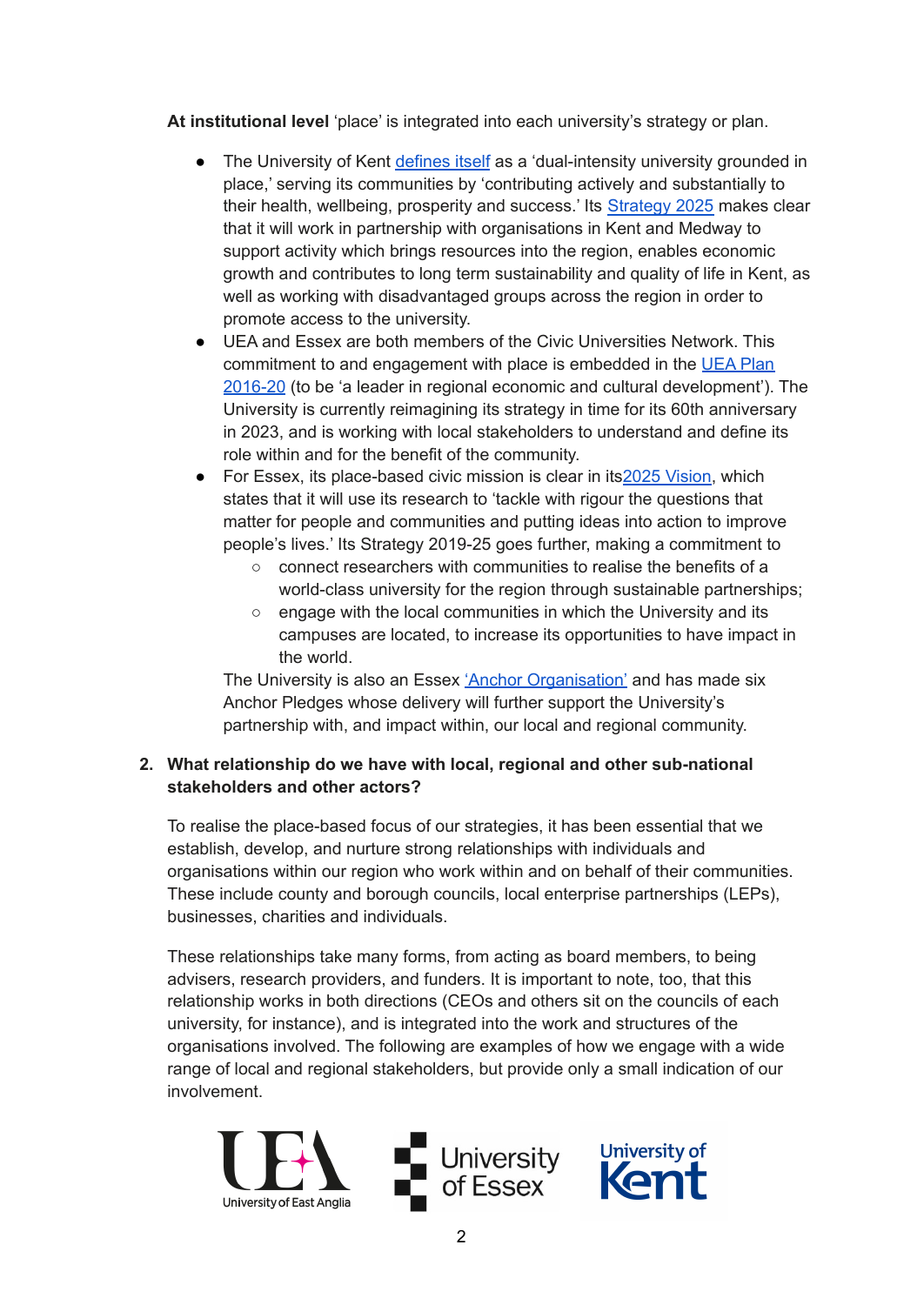#### **Local councils**

We work on many different levels with our local councils. For example, Essex has worked with Essex County Council to establish a Chief [Scientific](https://www.essex.ac.uk/news/2019/05/24/new-chief-scientific-adviser-for-essex) Adviser. His role is to apply the University's internationally-recognised expertise in big data and advanced analytics to inform and support Essex County Council decisions and policy development.

In Norwich, UEA is working closely with Norwich City Council on the Norwich Good Economy Commission, more detail of which is in Section 3. Together, and with other stakeholders, they have pinpointed key issues that pressurise the performance of the local economy, developing proposals to explore and address these issues, and delivering meaningful projects that have impact.

The University of Kent has been working closely with Medway Council on issues of regeneration, including developing a University Enterprise Zone around its Medway campus, and being part of the recent successful bid with Medway Council for  $£14.5m$ [levelling](https://www.medway.gov.uk/news/article/1037/medway_to_receive_nearly_145million_government_funding#:~:text=We%20will%20receive%20%C2%A314.4,and%20protect%20culture%20and%20heritage.) up funding for Chatham dockyard and city.

#### **Local enterprise**

All three universities work closely with their Local Enterprise Partnerships (LEPs), [NALEP](https://newanglia.co.uk/) and [SELEP.](https://www.southeastlep.com/) Members of universities are on a range of the boards and panels of both LEPs, helping to develop and drive policy agendas within the region.

In addition, they work closely with their local chambers of commerce and with individual businesses, as directors, board members or advisers. Eastern Arc has also provided funding to and worked closely with local businesses for knowledge exchange activity through the Research England-backed 'Enabling [Innovation:](https://eira.ac.uk/) Research to Application' [programme.](https://eira.ac.uk/)

Our work - and in particular our data analysis - helps to inform and drive policy locally and nationally. Examples of this, such as the Smart Data Analytics for Business and Local Government, are given in Section 3.

#### **Local NHS Trusts**

Through our research and education we have strong links with local NHS trusts. This includes a role in coordinating and facilitating their work (for example, through the UEA Health and Social Care [Partners](https://www.uea.ac.uk/groups-and-centres/uea-health-and-social-care-partners)), as well as increasing capacity (such as through the new Kent and [Medway](https://kmms.ac.uk/) Medical School).

#### **Local charities**

As with commercial organisations, many of our members are board members or directors of local charities. However, our work also helps to inform and drive policy. The Institute for [Volunteering](https://www.uea.ac.uk/groups-and-centres/institute-for-volunteering-research) Research, for instance, is based at UEA and provides analysis and advice to regional and national charities on developing and supporting

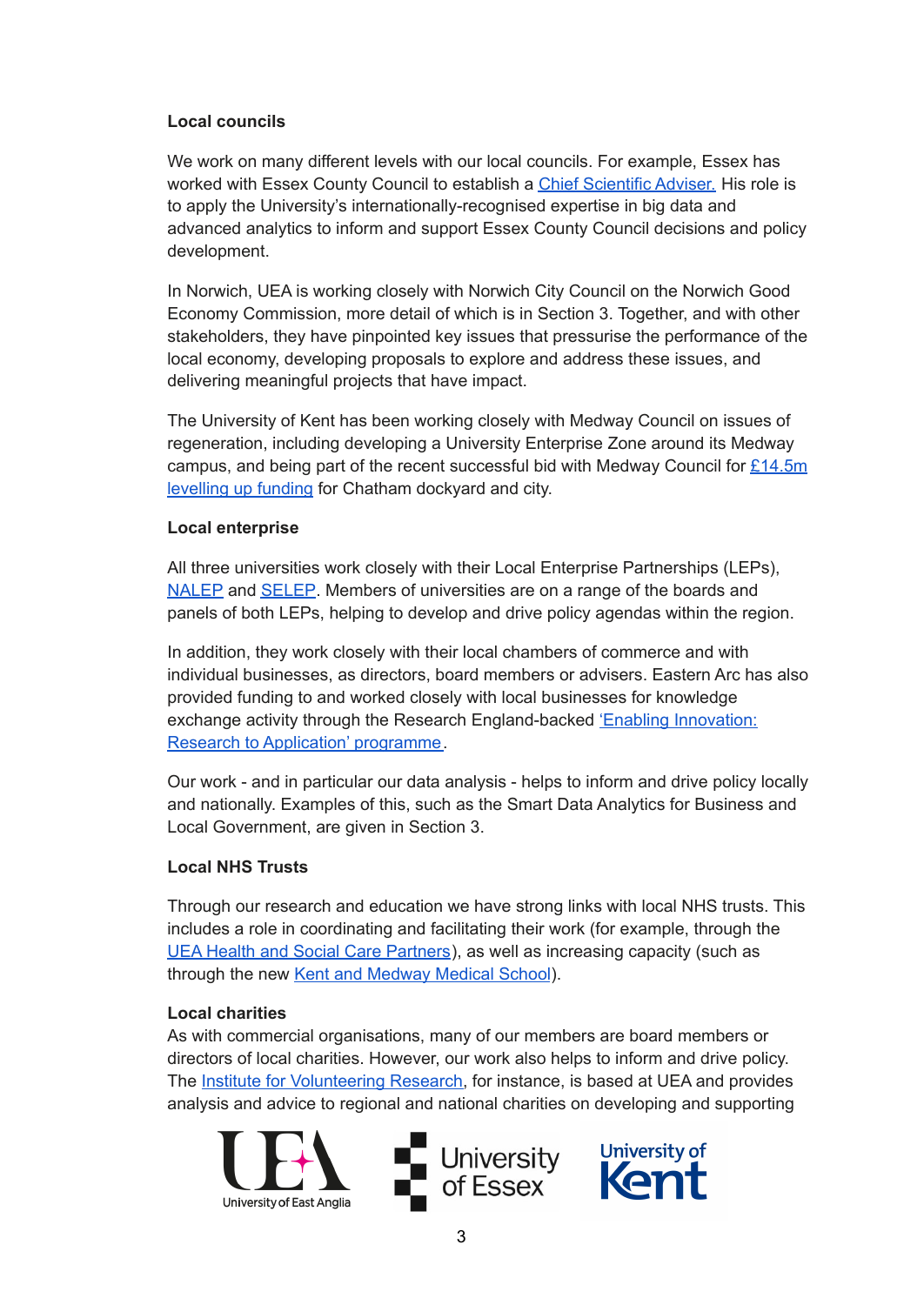their volunteer base. One of its recent projects, funded by the ESRC, brought together researchers across EARC to look at volunteering during the pandemic. A discussion about this is available on our podcasts page, [here](https://easternarc.ac.uk/podcasts/episode-13-volunteering-across-the-uk-during-the-pandemic/).

### **3. Examples and case studies of how we support engagement of academic expertise with relevant policy development around 'place' and 'levelling-up.'**

There are a huge number of case studies across our region. What follows is a small sample of these.

- **The Essex Centre for Data [Analysis.](https://www.essexfuture.org.uk/ecda/essex-centre-for-data-analytics/)** This centre is a partnership venture between Essex County Council, Essex Police and The University of Essex. It aims to support the Essex public sector in making evidence-led decisions, intervene early, and prevent some of the biggest challenges facing people and places in the county. ECDA has been transformational in supporting communities to recover from COVID-19 and building a data culture with citizens and colleagues throughout the county.
- **[Creative](https://www.creativeestuary.com/) Estuary.** Creative Estuary is a consortium of public sector and cultural organisations, working together to support the Thames Estuary Production Corridor. The universities of Kent and Essex are working with SELEP, Kent and Essex County Councils and 11 local authority areas, as well as Opportunity South Essex, South East Creative Economy Network (SECEN), and cultural organisations Metal, and Cement Fields.
- **Food [Innovation](https://www.foodingredientsfirst.com/news/uk-attracts-foreign-investment-for-plant-science-health-and-nutrition.html) Cluster.** The Norwich Research Park (NRP), including UEA, has gained Department for International Trade (DIT) designation as a 'high performance opportunity' (HPO). This identifies Norfolk and Suffolk as a global centre of excellence for plant science focusing on nutritious food. The plan, driven by New Anglia LEP, is intended to attract investment, but also to act as an advocate for the world-leading plant science in the region.
- **[Norwich](https://healthyageingnorwich.com/) Institute for Healthy Ageing.** NIHA is a collaboration between UEA, Norwich City Council, UEA Health & Social Care Partners (HSCP), Norfolk County Council, NNUH, John Innes Centre, Quadram Institute of Bioscience and the Earlham Institute, and provides research and policy recommendations around behaviour change to promote human flourishing and health and reduces the risk of premature disease by up to 70%.
- **Centre for Public and Policy [engagement](https://www.essex.ac.uk/centres-and-institutes/public-engagement) (CPPE).** The CPPE was established to ensure research at the University of Essex improves people's lives by acting as a hub, bringing together diverse public and policy engagement activities across the university to raise our local, regional, national and global reputation for using research for societal benefit.
- **Smart Data Analytics for Business and Local [Government.](https://gtr.ukri.org/projects?ref=ES%2FL011859%2F1)** Led by the University of Essex and involving the University of Kent, this project sought to help harness the power of 'big data' – routinely collected data from private or public sector interactions – by linking together previously disaggregated data

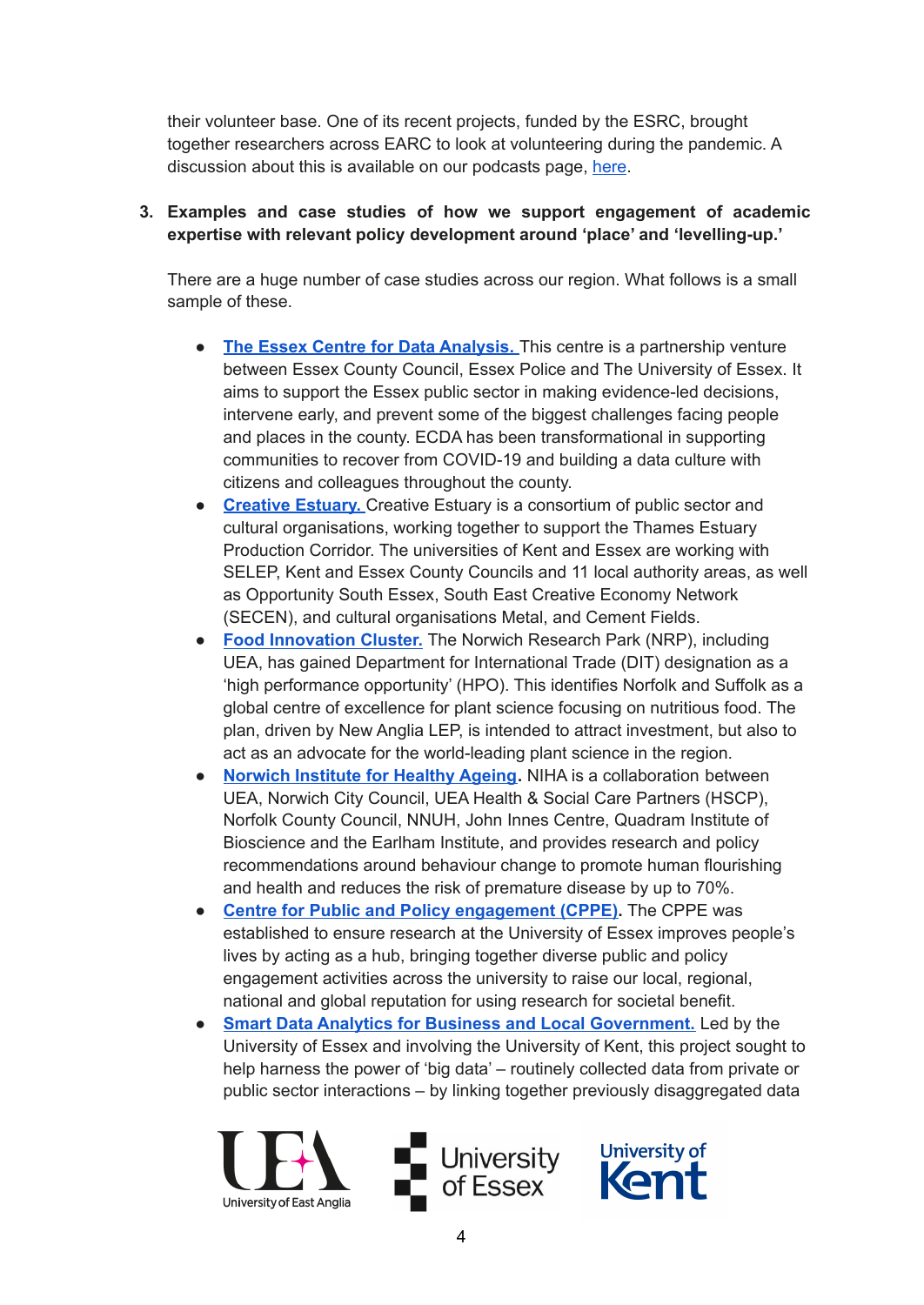into comprehensive data sets. These could then be used by local governments and small to medium-sized business enterprises to understand how they can make best use of limited resources to deliver services to residents in health and social care, education, crime reduction, housing and transport.

- **Norwich Good Economy [Commission.](https://www.norwichgoodeconomy.com/)** In collaboration with Norwich City Council, the University of East Anglia and other organisations, the NGEC carries out research to identify key issues and works collaboratively to explore how we can improve people's lives. Issues the NGEC has tackled include digital inclusion, social enterprise, and skills training, and it has produced reports and outputs including research on zero hours contracts, an economic strategy, and an event exploring how to 'build back better' after the pandemic.
- **Bids by [Medway](https://medway2025.co.uk/) and Great [Yarmouth](https://www.great-yarmouth.gov.uk/article/7692/Communities-support-exciting-UK-City-of-Culture-2025-bid-by-Great-Yarmouth-Borough-and-East-Suffolk-Councils) & East Suffolk to be UK City of Culture 2025.** Both Kent and UEA worked closely with local councils and other agencies on bids that formed part of a process of regeneration and place-making. Although neither bid was in the final shortlist, the process of working with regional policymakers, creative industries, and community organisations was important in developing identity, purpose and belief in areas of significant deprivation.
- **The [Catalyst](https://www.essex.ac.uk/research-projects/catalyst) Project,** established in 2015, the project works to improve local community services for the vulnerable in Essex and Suffolk. Led by the University of Essex, in partnership with Essex and Suffolk County Councils, the project has use the University's academic expertise in policy evaluation and social data analytics to evaluate the council-led programmes to help improve outcomes and allocate resources more efficiently, and to apply the University's expertise in data analytics and visualisation to help Councils to understand their populations better.
- **Growing Kent and [Medway.](https://www.growingkentandmedway.com/)** Growing Kent & Medway is a collaborative project that aims to support practical and policy development in making the region a centre in climate-smart technology in food production, processing, packaging and supply chains. The University of Kent, one of its academic partners, is developing a Mentoring Hub that will provide local enterprises with specialist advice from business and management experts on how to improve their marketing and promotion.
- **[Development](https://www.kent.gov.uk/__data/assets/pdf_file/0003/116706/Kent-and-Medway-Employment-Plan.pdf) of a Kent and Medway Employment Plan.** The University of Kent is part of the K&M Employment Taskforce, which is led by the County Council and involves a wide range of stakeholders. Recognizing the dramatic effect of Covid on sectors such as retail and hospitality in particular – and with the employment market likely to be challenging for some time – the Task Force is backing a range of measures introduced by Government to open up new job opportunities and to support jobseekers.